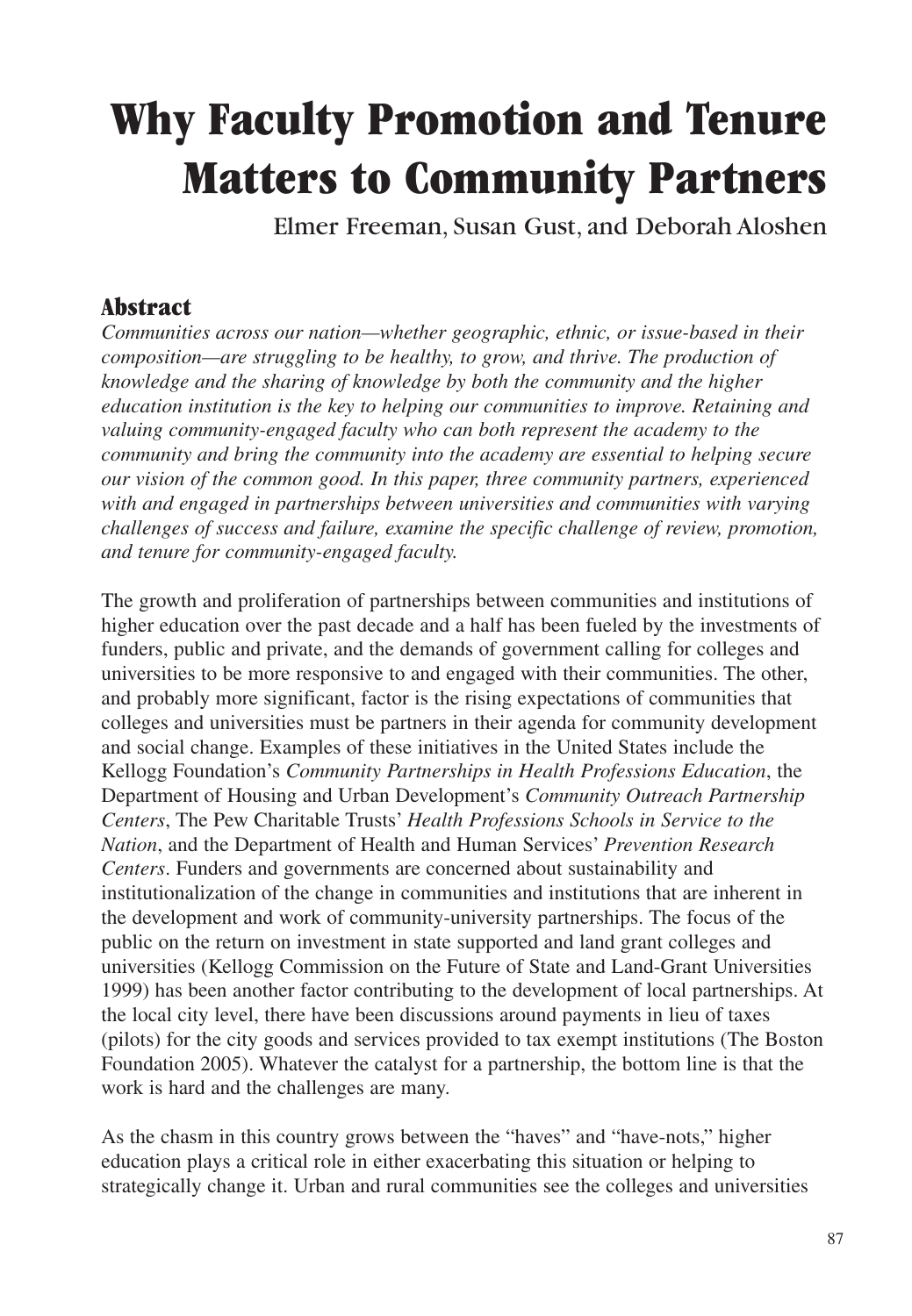in their locales as being able to sustain themselves, maybe even thrive. Yet the financial affordability to attend those institutions is beginning to diminish for many families. The valued, community-engaged scholar may become our hope for the future and for our ability to build the bridge into those very same institutions.

In this paper, three community partners, experienced with and engaged in partnerships between universities and communities with varying challenges of success and failure, look, from a community perspective, at the specific challenge of review, promotion, and tenure for community-engaged faculty. The authors present their own case study to reflect their individual experiences that led them to their ideas about why promotion and tenure matters to community partners. Review, promotion, and tenure are critical factors in the sustainability and institutionalization of community-campus partnerships. As partners, communities will need to address sustainability and institutionalization, in part, through the policies, processes, and procedures of the review, promotion, and tenure of faculty. The success of partnerships depends on the development of personal relationships, most often between individual faculty and one or two community members, at least initially. It is in the best self-interest of the community and the faculty member in a community-engaged partnership to leverage these relationships to ensure faculty recognition and reward for this work through the review, promotion, and tenure process of the institution (Jordan, Gust, and Scheman 2005).

# **Community-Engaged Partnerships**

Partnerships should be transformative for the partners if they are authentic (Community-Campus Partnerships for Health 2007). The mutuality and reciprocity that emanates from successful partnerships despite the often conflicting values, incongruent goals, disparate interests, and divergent experiences of the individual partners ensures change that is transformative of their community or institutional culture (Freeman 2000).

The cultural differences that exist between universities and communities raise myriad issues for the academy and the community and probably none more important than the definition of community-engaged scholarship and the role of the community partner in helping to define it. The academy is more invested in defining "community-engaged scholarship" than the community for the purpose of informing the academic review, promotion, and tenure process.

Varying definitions of community engagement and scholarship have surfaced through the various initiatives and programs supported by philanthropy and government. Two of the authors served on the Kellogg Commission for Community-Engaged Scholarship in the Health Professions which based on the work of Boyer and the Carnegie Foundation (Boyer 1996) so we accept and use the following definitional elements that are contained in the report of the Commission: (1) community engagement is the application of institutional resources to address and solve challenges facing communities through collaboration with these communities; (2) scholarship is teaching, discovery, integration, application, and engagement that have clear goals, adequate preparation, appropriate methods, significant results, effective presentation,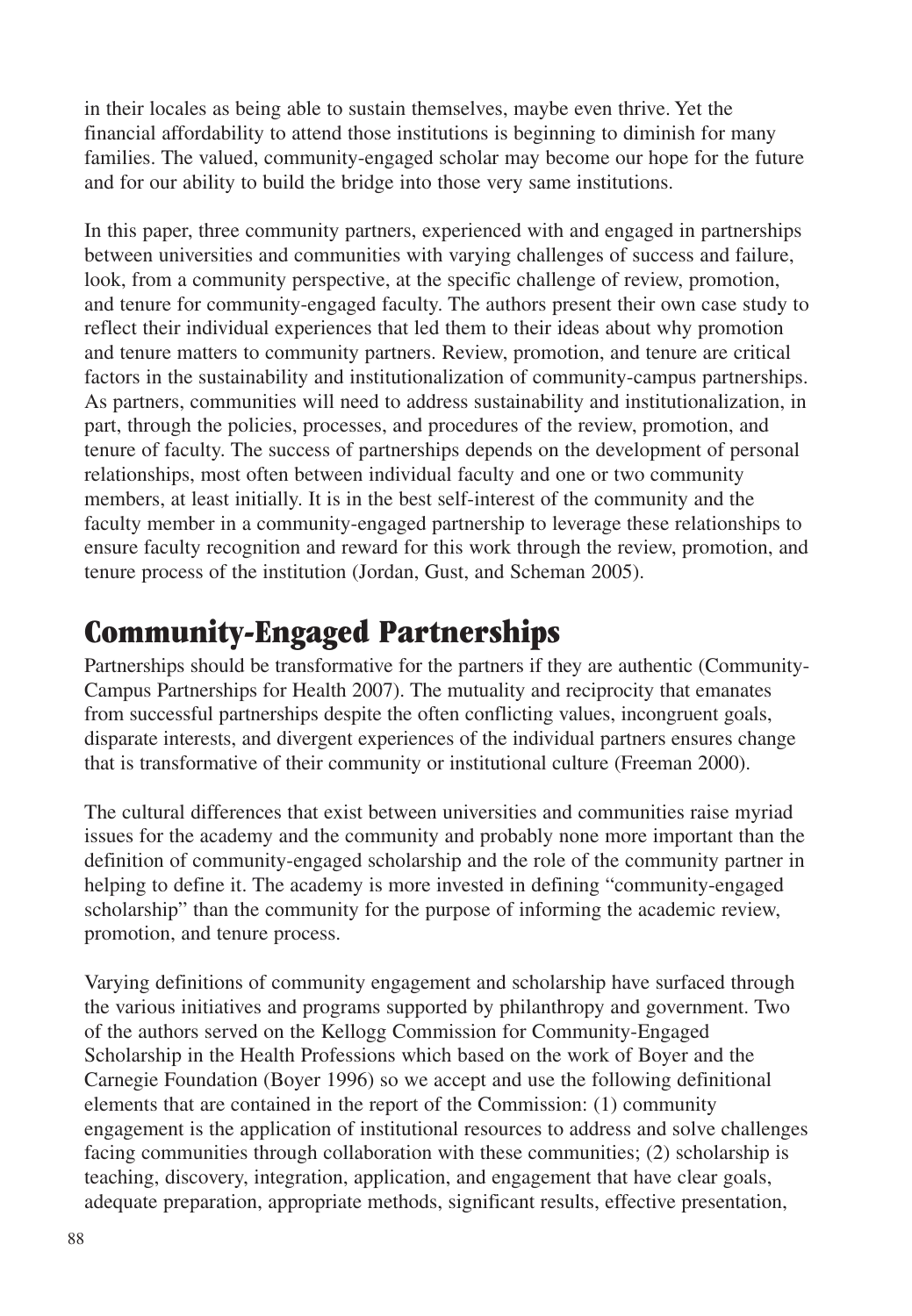and reflective critique that is rigorous and peer-reviewed; and (3) community-engaged scholarship is scholarship that involves the faculty member in a mutually beneficial partnership with the community (Commission on Community-Engaged Scholarship in the Health Professions 2005).

Establishing respectful, trusting relationships takes a considerable amount of time and effort. Once a community partner or a community group is able to build such principled relationships with individuals within a college or university, we want to count on them being there well into the future. The needs of the community can be great, and we cannot work on all of the issues at one time. By building authentic communityuniversity partnerships, we can establish models of shared power through these trusted relationships (Community-Campus Partnerships for Health 2007). Then, these partnerships can be called upon time and time again to apply their keen knowledge, experience, and perspectives to many of the issues faced by communities. Keeping these trusted faculty members within the institution through promotion and tenure guidelines that value community-engaged scholarship helps to ensure this will happen.

Sharing power—leveling the playing field—is a revolutionary act. It requires courage, tenacity, selfless-ness, transparency, ethical and moral leadership, and a commitment to do emotional and intellectual work for the common good. It is also the very essence of building a democracy. Education, especially higher education, is what helps us to insure these democratic principles. Therefore, those within an institution who are living and practicing those democratic principles deserve to be rewarded through promotion and tenure. This will be one of the key ways for these communityuniversity partnerships to become even more mainstream and to insure that deep, systemic social change will be possible both inside of the academy and out in the world.

#### **Cleveland School District and Case Western Reserve University**

Cleveland, Ohio, is identified as the poorest major city in the United States with over 50 percent of its children living under the poverty line. The Cleveland Metropolitan School District (CMSD) serves a population that is 88 percent minority with many families having little or no access to continuous well-child care. Diabetes and hypertension continue to be epidemic in both the African American and Hispanic communities and are leading contributors to the human, social, and economic burden of illness borne by these communities and to the alarming disparities in health. While much of the impact of these conditions occurs in adulthood, the risk factors for these conditions including obesity, poor nutrition, and physical inactivity occur in childhood.

School nurses were being overwhelmed by a tide of children coming to school who had more needs—physical, mental, social or emotional—with less time to concentrate on the individual child. They were seeing families in crisis who were turning to the schools to help solve what in years past may have been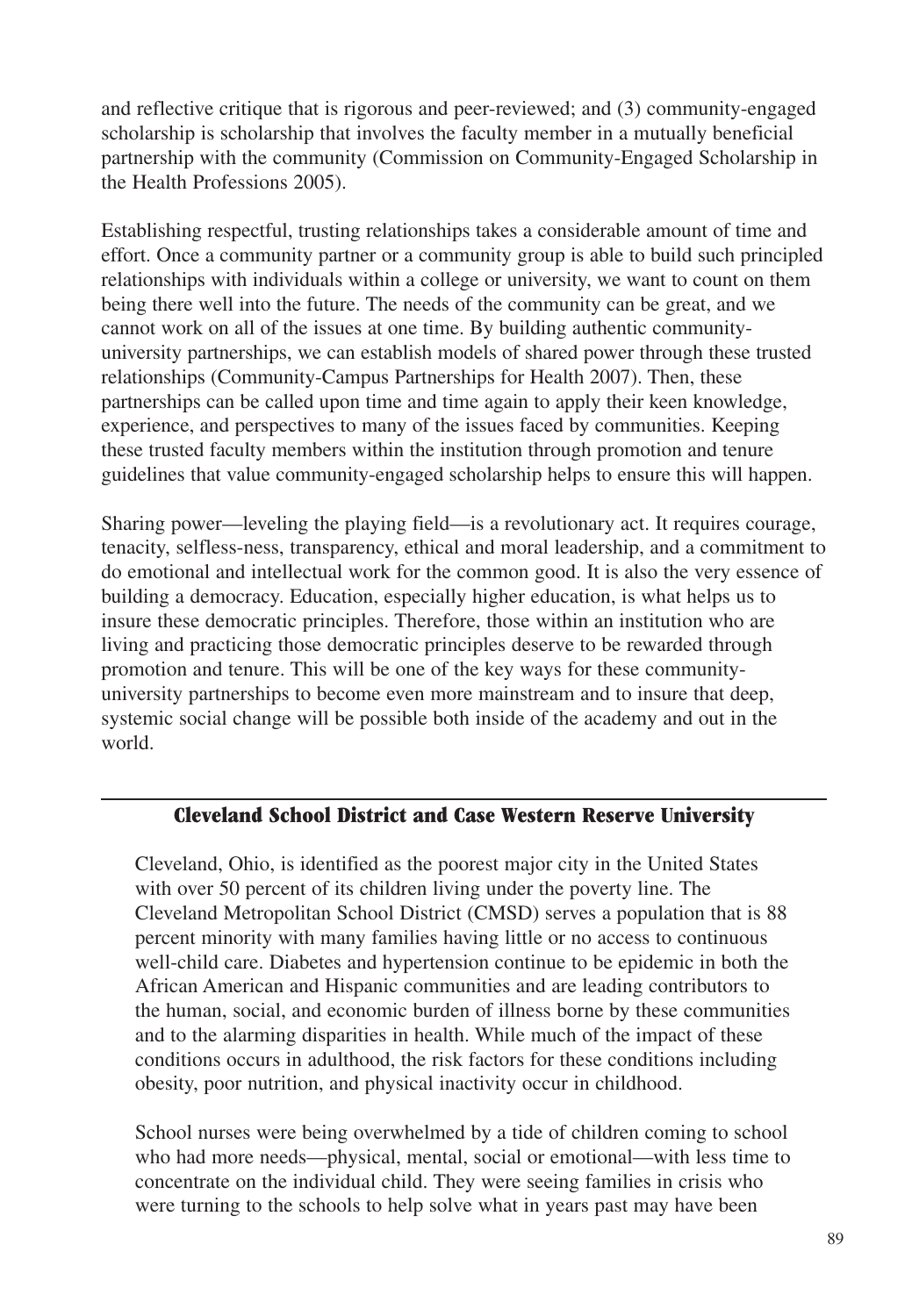considered community issues such as child abuse, homelessness, mental health issues, violence, and extreme poverty. Schools had to be created to serve students with special needs who had a variety of disabilities and challenges. In the midst of all this, routine tasks mandated by law were not being completed, in many cases due to workload and student health emergencies. Screening height, weight, and vision for various grades were sometimes neglected as the demands on school nurses changed dramatically. This meant that a workforce already stretched to capacity was meeting needs in some areas while desperately failing in others. Something had to give.

The faculty of Case Western Reserve University (CWRU) approached the CMSD nearly five years ago with a proposal that would lead to a true paradigm shift. The traditional style of orientation for student nurses was an age-old process of observation for one to two days and nothing else. A nursing faculty member proposed what seemed a radical idea of letting students have a "hands-on" experience, engaged with children, learning from them their cultures, languages, ideas, needs, and problems. The student nurses would then come back and reflect on what they found in the classes or nurses' clinics. This reflection was the most interesting part to everyone who participated—the new thoughts and ideas of nursing students who might have come from privileged backgrounds and not known or seen poverty up close. To see children and their families assume that a basic necessity would not always be there (a car, soap, a place to live) or that violence was part of life was eyeopening. Nursing students, guided by their instructors, developed informational materials to give to CMSD students. The knowledge the children gained, it is hoped, went home to families.

The program had some other added benefits that were not originally intended. One was that it gave CMSD students a picture of nursing students and life at CWRU. When this program was started, there were few minority students represented and no former CMSD students. In just the past two years, not only has there been an increase of minority students in the nursing program but also some of them are CMSD students. A second benefit was that long-time school nurses had to look at what they are doing through the eyes of student nurses as they mentored them through their projects. The experience gave them a fresh perspective on their jobs. It gave some of the school nurses the incentive to write grants for new equipment and services the district could not afford to purchase.

The academic community and, in particular, Case Western Reserve University had recognized the need to move beyond the walls of an urban-centered university and to create partnerships with non-traditional teaching and nonhospital based communities in order to prepare "…our students to improve the human condition...believing that our ability to improve the human condition throughout the world should begin within our own community" (Hundert 2003).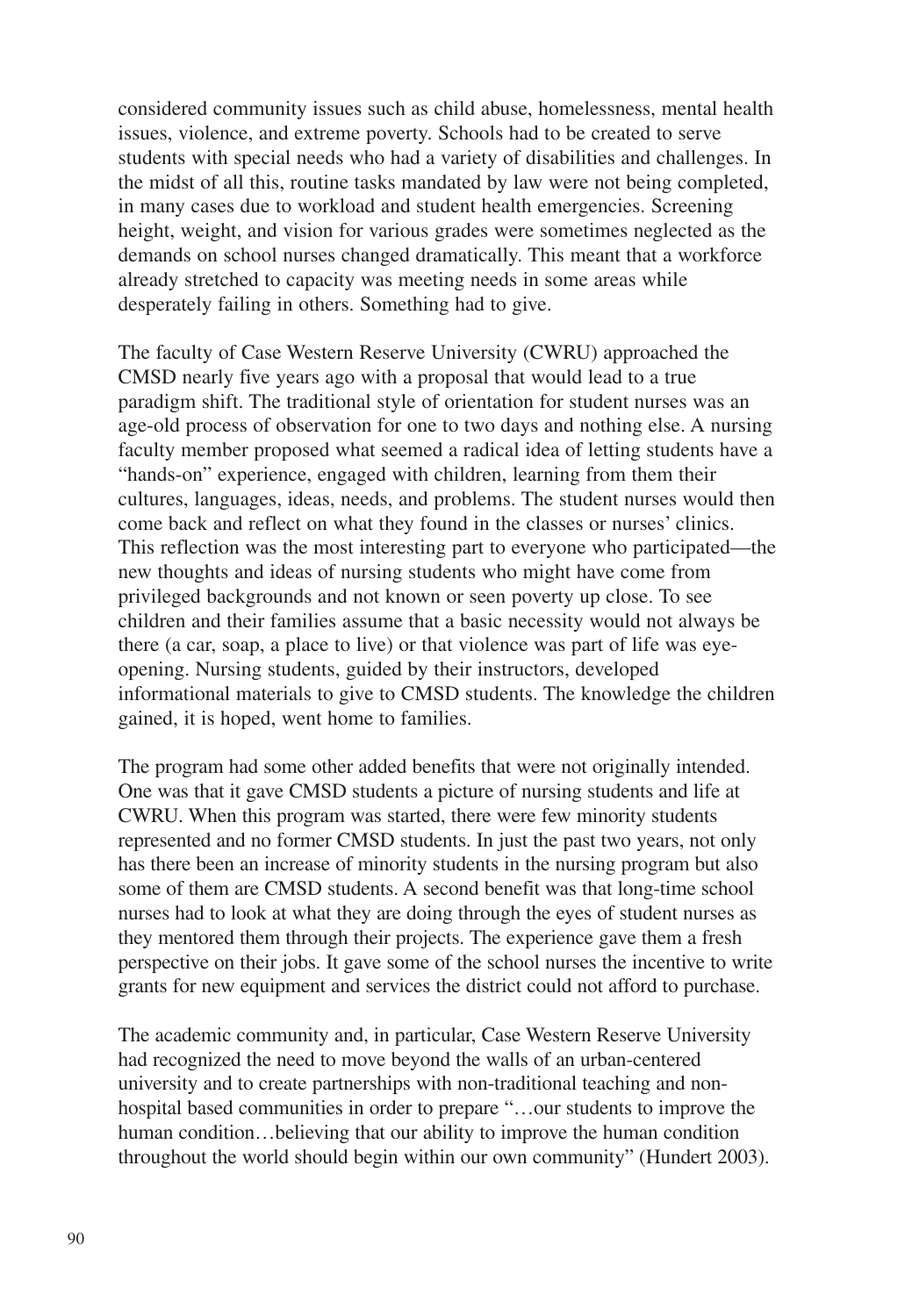My academic partners and I have had the opportunity to present papers on our work and accomplishments at two professional conferences. In Galway, Ireland in 2005 we presented at an international conference on community engagement (CE) (Lotas and Aloshen 2005). While there, we compared and contrasted our program model with various European CE programs that have been running for years. What we discovered was the model they are calling CE is what we used to do as student nursing observation—watching, not really participating, not evaluating, and not reflecting later to see what was learned or achieved. They were fascinated by what we have accomplished in only five years. The depth the student nurses had gone to in their assignments demonstrated new knowledge of the families and their dynamics. For example, a student nurse reported that a young lady explained to her one day that poverty "don't always mean you poor or dirty or stupid. It just means you ain't got any money." It has never been said better. This turned out to be a very teachable moment for the family, student nurses, school nurses, and the children.

By the time we presented in Boston in 2006 at the American Public Health Association Annual Meeting and Exposition (Lotas and Aloshen 2006) the program was explained as a CWRU program for all nursing students, freshmen to seniors, that had now become so very large that it was no longer just a CMSD-CWRU program but it now included a number of other agencies to help accomplish the task of helping Cleveland's children learn. The base stayed the same but expanded as a need was recognized and acknowledged. While the CRWU faculty were lauded outside their own institution for the wonderful work that had been accomplished within such an impoverished area and the growth sustained by the nursing students involved, they were not recognized for these same things within their own institution.

When I travel with my academic partner and the rest of the Case faculty involved in CE and listen to their level of knowledge and commitment, I know how much work they put into this programming and how much time they've invested in planning and problem-solving. I listen to others tell all of us how great this program is and how we all, especially the CWRU faculty, should be recognized by CWRU. Ironically, all of our work has been discounted by Case. Faculty has received no credit for what they've done and even have been told "get out of it or forget tenure." The world was wrong, but Case was right. Instead of being promoted for all the hard work, planning, implementation, evaluation, and re-planning, my academic partners have been ignored, except by their community partners, all of which have gladly sent letters to be part of any promotion process or committee. I have worked, traveled, written, and planned with this faculty and know what they have done. I wish I could influence CWRU to abide by their mission statement and value CE, especially in a community which values any commitment to them by the University. Since the funding of my academic partners can be and is tied into how much they are valued, it makes the work even harder to have CWRU keep pushing a program where the only satisfaction those partners will ever receive is knowing the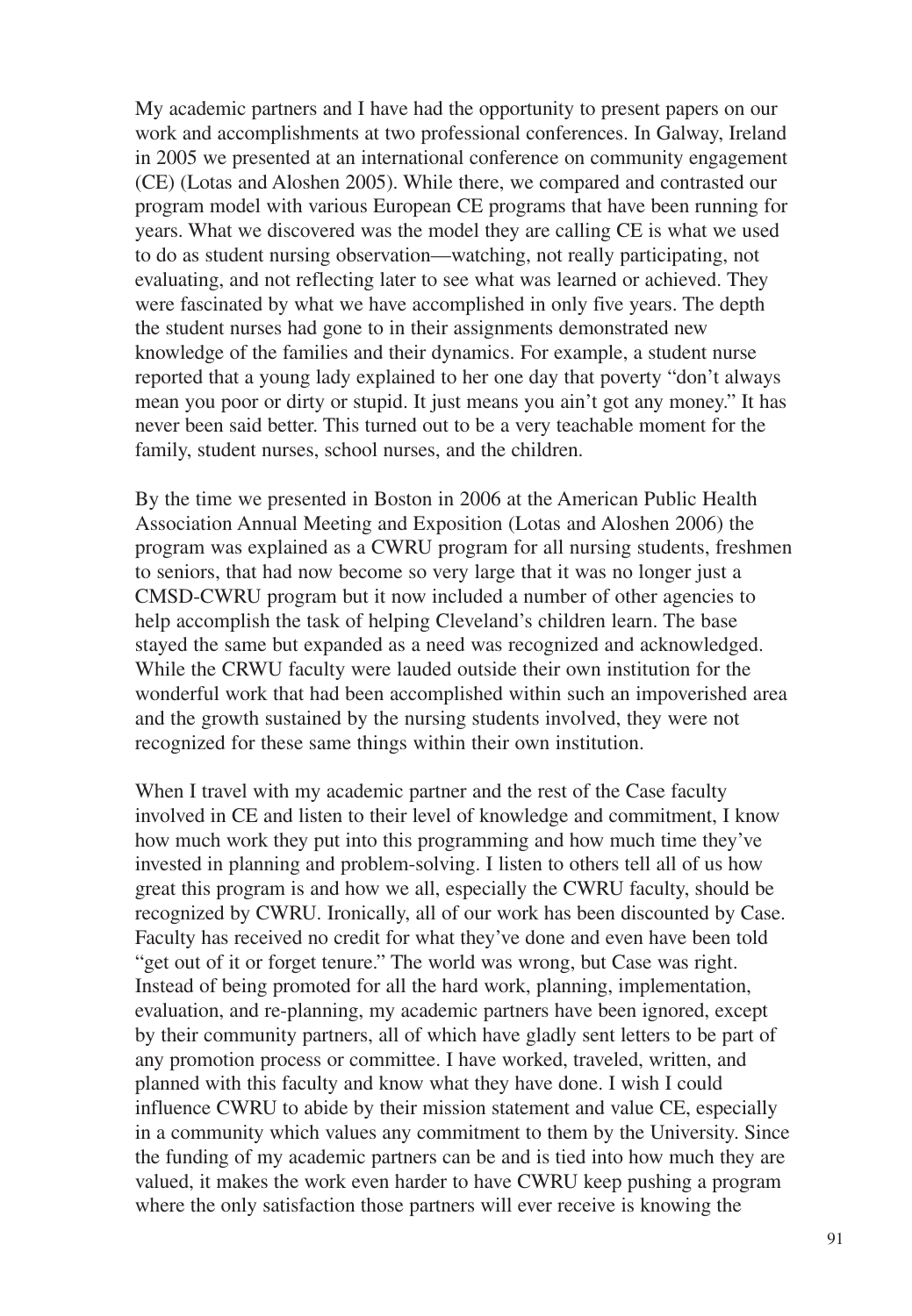product they are producing—nurses—will be equipped to work in an everchanging, multifaceted health care setting whether it is traditional or not.

# **Community Perspectives on University Promotion and Tenure**

The institution of academic tenure is hundreds of years old. The modern decree and standard for the academy is the 1940 Statement of Principles of Academic Freedom and Tenure of the American Association of University Professors (AAUP). While community partners look with great skepticism at the review, promotion, and tenure process of the academy, the statement and its refinement through interpretive comments in 1970 is an effort to promote public understanding of tenure as a necessary protection of academic freedom and economic security, and ensuring the faculty's ability to fulfill their obligations to students and society (American Association of University Professors 1970).

To community partners and most people in the every day work world the notion of tenure is a privileged, exclusive entitlement and guarantee of a job. To community partners who may be farmers or construction workers who have jobs dependent on weather and changing economic conditions, or others who have no assurance that they will have their job from day to day, it seems preposterous. At first, in most communityuniversity partnerships, the community partners do not care at all about promotion and tenure, let alone the processes and procedures involved in accomplishing these advancements. However, as the relationships grow in trust and possibility, the community partner comes to care that they can count on their faculty partner continuing to have a place, and hopefully a place of influence, within the institution.

The criteria used in faculty evaluations for promotion and tenure, more than anything, are indicative of a university's true values (Weiser and Houglam 1998). As community partners come to understand the university promotion and tenure process as the way to truly tell if a university's articulated commitment to and valuing of communityengaged scholarship are a reality in practice, they will inevitably seek input into and influence upon that process.

#### **Phillips Neighborhood Healthy Housing Collaborative**

The Phillips Neighborhood Healthy Housing Collaborative (PNHHC) was founded in April of 1993 and had its "sunset" a decade later. The PNHHC was founded as a result of an orchestrated "confrontation" in 1991 between a local community participation organization and a University of Minnesota clinic located off-campus in the Phillips Community. The Phillips Community is the most ethnically diverse community in Minnesota, currently with one of the nation's highest immigrant, East African populations along side of the existing Latino, Caucasian, Hmong, and Native American residents. It is also one of the most economically disadvantaged communities in the state.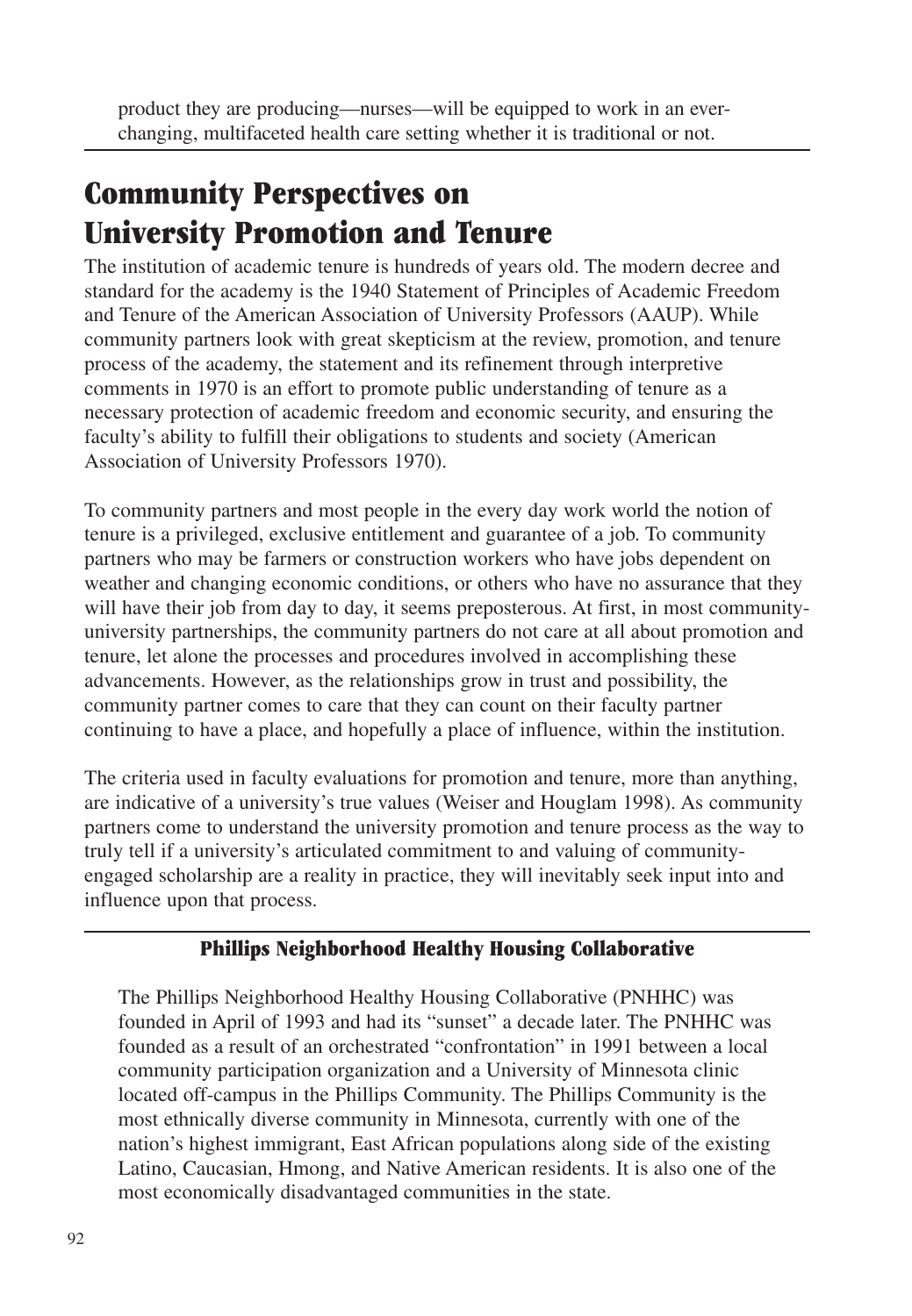Our collective distrust of the University of Minnesota (U of M) was deeply founded in our perceived and actual historical involvement as "research subjects" in traditional research projects conducted by the university. Members of the community also had the perception of being exploited for our individual and collective "needs" by using our disparities as fodder to gain millions of dollars in research grants.

Using that stored distrust and anger, resident activists felt that the University of Minnesota could be held partially accountable for these past transgressions by assisting the community participation organization in finding possible solutions to eliminate childhood lead poisoning. We were certain that the information already existed somewhere within the cavernous spaces of this renowned, state land grant, research institution. If "the people" could just get our hands on it, we would find the way to put this information to immediate, effective use rather than only becoming an obscure article in a refereed journal collecting dust on a bookshelf.

Needless to say, the first two years of establishing a relationship between four departments or schools at the University of Minnesota and the community participation organization was wrought with struggle and compromise. When the community representatives eventually found our collaboration in the midst of one more research project, there was a great deal of discomfort. We repeatedly had to explain or justify this situation to ourselves or to others outside of the collaboration.

We learned some years later that the two, federally-funded research projects that were fashioned over the ten years of the PNHHC's existence were actually examples of a process now called CBPR (community-based participatory research) that is a growing area of interest for funders of research. We were unaware that these types of research projects were becoming charted territory in various locales around the country. Instead, we developed our research projects by using two, parallel goals of true community organizing: to work on a specific issue, which in this case was testing the effectiveness of a potential intervention strategy for reducing childhood lead poisoning, and to conduct this research within a governance model that would level the playing field between the university and the community while increasing community capacity for self-governance and leadership.

The outcomes of the governance model of our community-university partnership became as important as the outcomes of what we learned from our research projects (Gust and Jordan 2007). Building models of shared power is complex work in a world where there are few examples to emulate or from which to learn. Attempting to level the playing field among differences in privilege, education, geography, race, class, and other factors is not accomplished without personal and professional, individual and institutional, strife at times. We were able to level the playing field to a great degree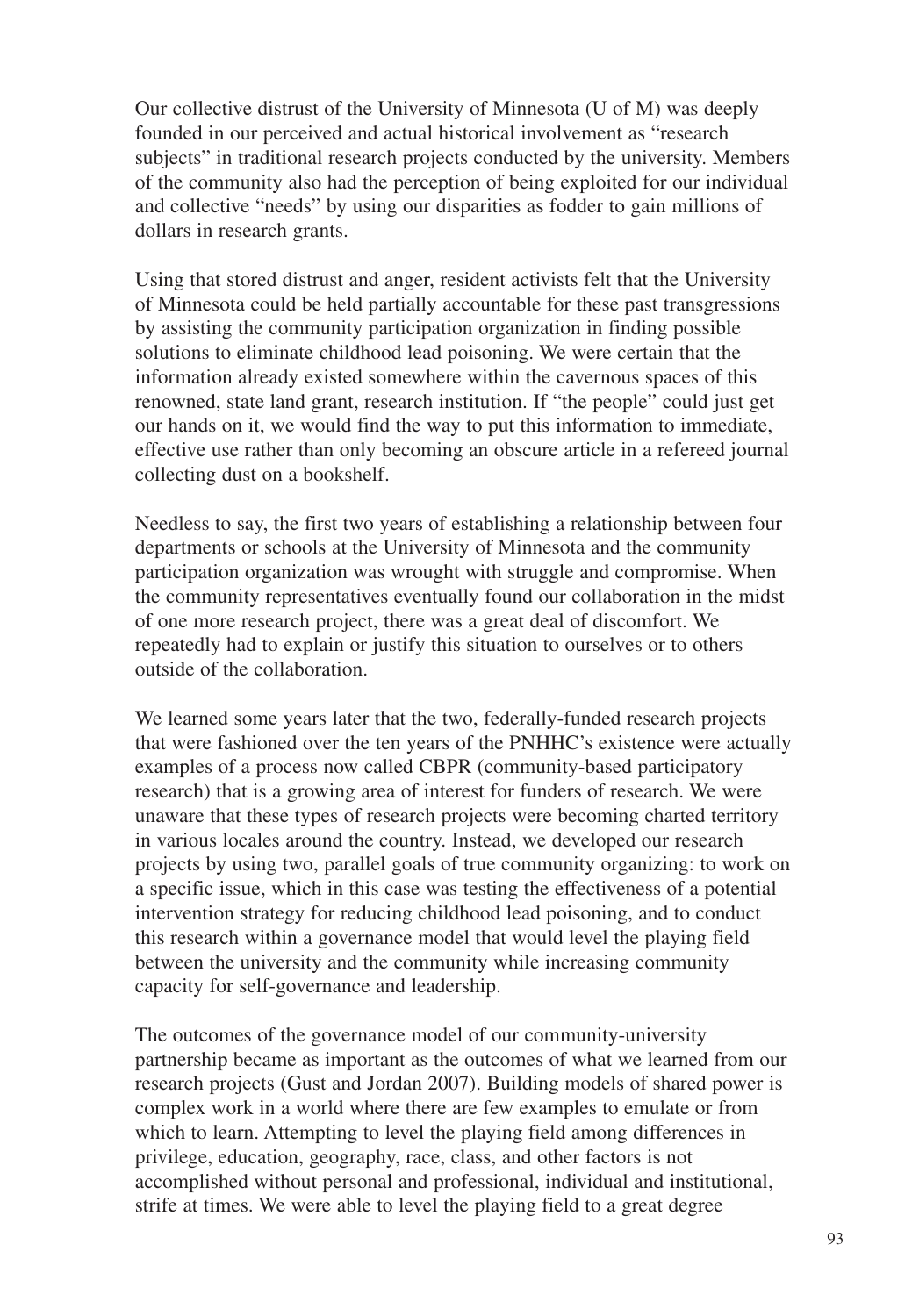because of the PNHHC faculty members' great commitment to learning to work in a more participatory process such as being trained in consensus decision-making. It was essential that all of the members of the PNHHC participate in recruiting new members of our collaboration, especially when selecting new academic representatives from the participating University of Minnesota departments. It wasn't acceptable for the university to make this selection autonomously because it mattered so much that the individual would respect and be able to operate within our principles.

Perhaps one key to successfully achieving benefit for both the academy and the community was the practice of each member articulating a "self-interest" in participating in the collaboration. While a community member's self-interest in participation might be to learn all they could about childhood lead poisoning to keep their child safe, an academic's motive might be to progress along their promotion and tenure track. Each was equally valued. The PNHHC as a whole was responsible for helping each member achieve his or her goals. This not only helped us to create a sense of community but also assisted us in valuing the assets and goals of each other. However, we found that it often was difficult to impress anyone higher than a department chair with the respectful and productive participation of our project partners. It is only in the last few years that such profound work as that accomplished by the PNHHC or other community-university partnerships has had any real bearing on the promotion and/or tenure of our academic partners.

Though the PNHHC no longer exists, the triumphs as well as some of the struggles continue. The work of the PNHHC was very transformative to a small group of individuals. We will forever do our daily work differently by incorporating principles of shared power, respect, trust, mutual benefit, and conflict resolution. To some degree, there was a positive and lasting impact on the relationships the university has with various community constituencies. Deep, lasting relationships between community and university members have been formed in some cases. Many of those same individuals have been able to work diligently within the University of Minnesota as it embarks to deepen its commitment to the work of genuine public engagement.

Evidence of the University of Minnesota's commitment to public engagement is reflected by the establishment of an Office for Public Engagement to help to achieve the university's mission and overarching goals. This office will allow the University to reach out to the community in a more principled, consistent way. With this emphasis on establishing respectful, effective relationships, comes the hope that these same relationships will become mutually beneficial and trustworthy. Mutual benefit is achieved, in part, by valuing the community's knowledge and cultural wisdom, thus allowing "in-reach" as well as outreach. In establishing this equal playing field where knowledge is shared, comes the fulfillment of one of higher education's greatest purposes—to help build our democracy. Sharing knowledge will lead to building models of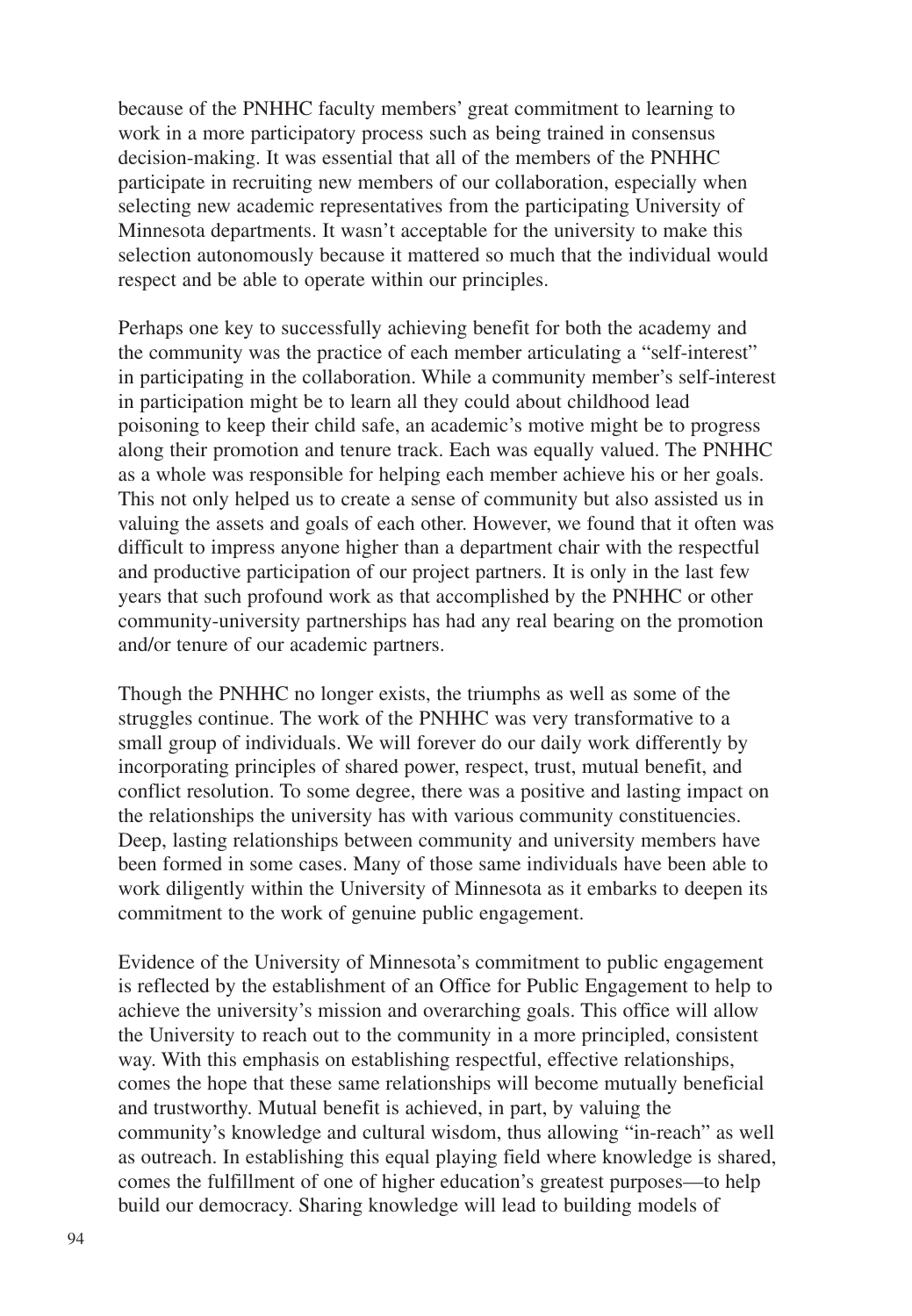shared power and governance, helping the university and the community together to create deep, systemic change for the well-being of all.

Sometimes, those looking at our model from outside the Collaborative, whether from the community or university perspective, distrusted our work. Some of the University of Minnesota members had the credibility or the rigor of the research questioned by colleagues. Though infrequent, they also experienced skepticism about the appropriateness or "professionalism" of their forming friendships across the divides of privilege and their willingness to share power with those outside of the academy. Some of us in the community have been challenged by our community colleagues for "fraternizing with the enemy." These relationships and their achievements need to be institutionalized within the community and the academy. Within higher education, this institutionalization can be achieved through the participation of community members in the recruitment, development, promotion, and tenure processes of the faculty.

My university partner has assumed a very active role within the public engagement work of the university as well as showing great leadership in the emerging dialogue of defining the importance of the community-engaged scholar. She has continually encouraged, supported, and deeply assisted me in my own scholarly work which includes teaching, research, and co-authoring journal articles. So I was thrilled to be able to successfully contribute to her promotion by submitting a letter of support recognizing her work as a community-engaged scholar. This was somewhat of a risk in this particular institution because of its not yet well-defined acknowledgement of community-engaged scholarship and because I have no higher education degree from which to pitch my authority in this matter. However, my letter was accepted as one of the letters in her dossier. I am very pleased to report that her promotion was granted unanimously within the University of Minnesota's Academic Health Center.

# **Why Tenure Matters to Community Partners**

As stated in the PNHHC case above, recognizing and understanding the self interest of the partners is necessary for ensuring a partnership of mutual benefit. Faculty promotion and tenure is to the mutual benefit of the parties involved in a partnership. Community partners need to recognize that the academic partner achieving tenure is in their self-interest for the following reasons.

• Interest in keeping faculty engaged in authentic community partnerships in the academy for helping to promote institutional change.

Many community-university partnerships continue to be between the community partner and an individual faculty member. Even though these relationships have become trustworthy, there may still not be a trusting relationship between the academic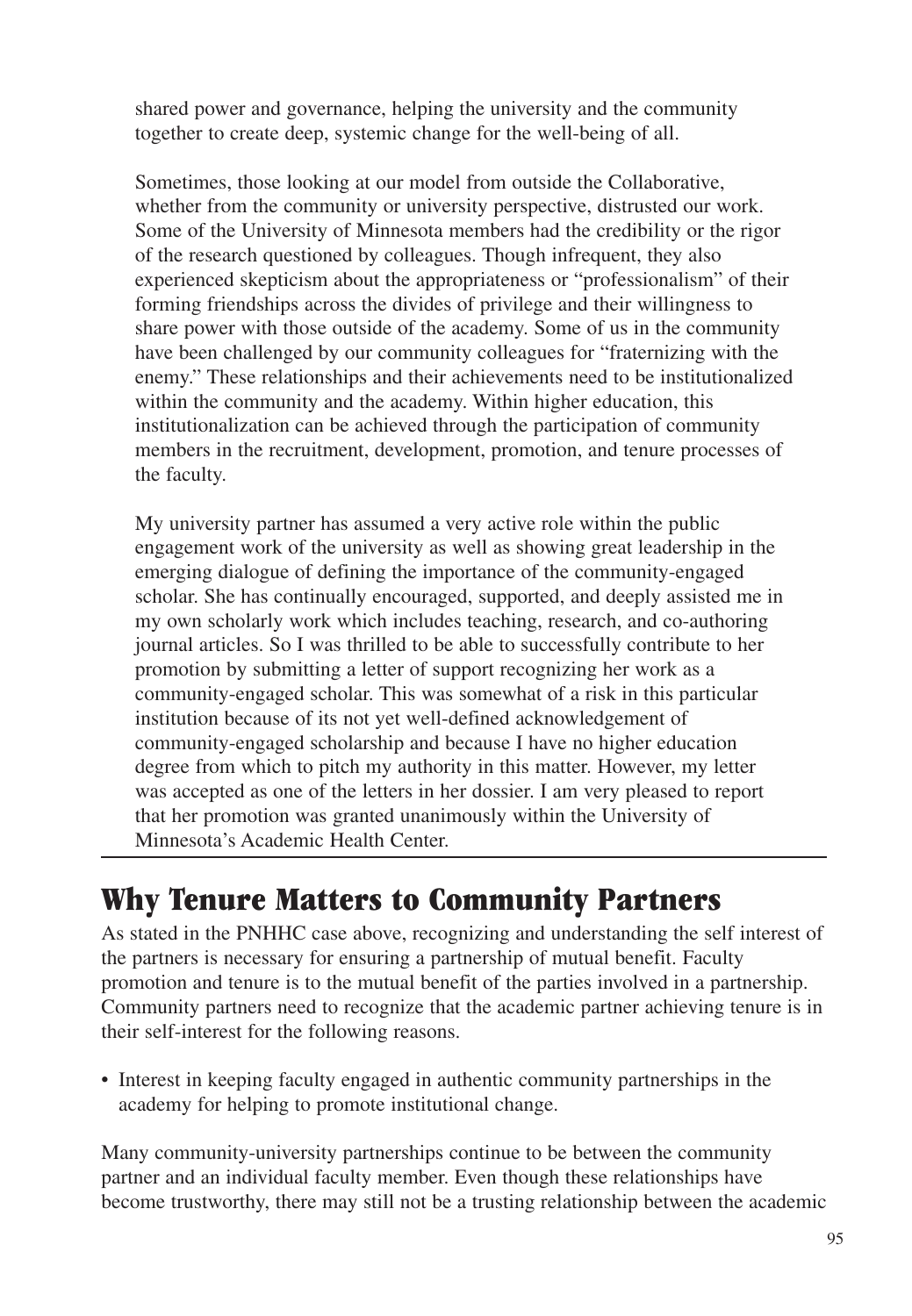institution and the community. Therefore, the more community-engaged scholars can be valued within the academic institution, the more these trusting, respectful, principled relationships can move from just being between individuals and, instead, internalized within the institution.

Often the individual faculty member that has worked in authentic, communityuniversity partnerships is essential to keep in place through promotion and tenure. The community has made an "investment" in them. We have neither time nor resources to begin starting over each time. The work is not just project-based. The model in which the work is conducted is just as important. Faculty members that are engaged in community-based, scholarly work understand the essential purpose: social change and work for the common good is being put into place both within and outside of the academy.

• Interest in recognition of and value in community-engaged scholarship that has community impact and benefit.

Community-engaged faculty members are some of the most enlightened and eligible candidates for serving on promotion and tenure committees. They are able to bring their expertise that has been learned, often in a community setting, back into the institution. These same engaged faculty members will be able to assure authentic community-engaged practices in the evaluation of others and, thereby, help the institution to internalize these practices in serving their missions. By serving on these committees, these same faculty will learn valuable lessons on how to prepare their own promotion and/or tenure applications (Calleson, Kauper-Brown, and Seifer 2005).

Community-engaged scholarship, whether from the perspective of higher education and/or from the community, has the potential to benefit both the community and the academy if the mutual benefit for both is considered and agreed to at the onset of the project. It is ultimately the mutual benefit of a common purpose that will create a greater sense of community and serve a common good.

• Interest in promoting responsiveness and capacity for social change in both the community and the academy.

By accepting community partners and the recognition of community-engaged scholarship into the process of promotion and tenure, the university acknowledges the cultural wisdom or knowledge of the community. Just by recognizing and honoring the fact that the community has knowledge begins to lead to the improvement of a community's health and well-being. This is the basis for real, authentic social change. Again, by valuing this knowledge, respect and trust are generated. These are important ingredients to sustaining community-university partnerships and creating social change. After all, the universal, over-arching purpose of higher education is to generate new knowledge and create an enlightened society that can help the world to change, evolve, and benefit the generations to come.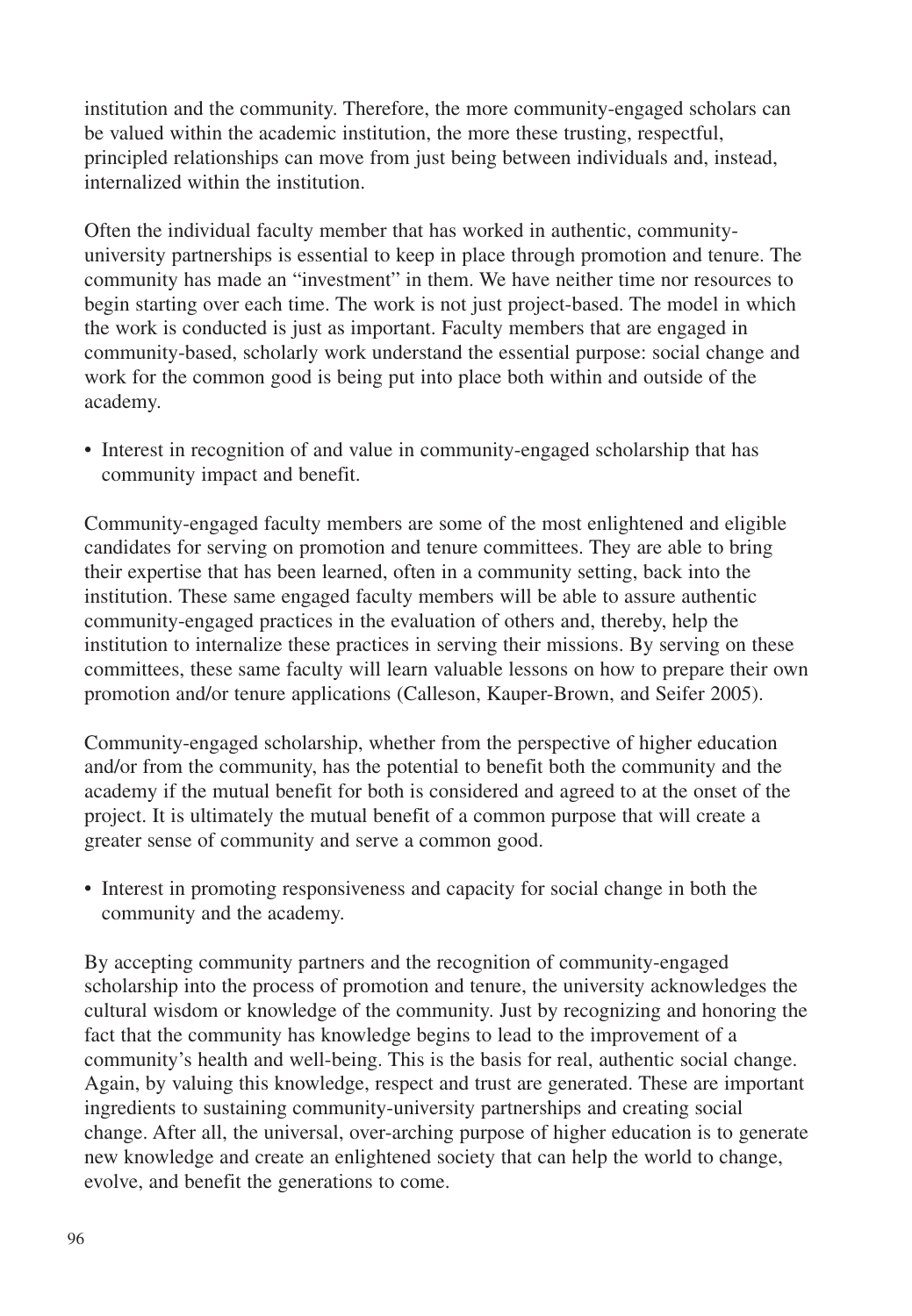#### **Center for Community Health Education Research and Service (CCHERS)**

Founded in 1991 with a \$6 million grant from the W. K. Kellogg Foundation's initiative Community Partnerships in Health Professions Education, CCHERS is a partnership composed of two private universities, Northeastern University (NU) and Boston University (BU), along with Boston Medical Center, the Boston Public Health Commission, and a network of fifteen community health centers serving the racially, ethnically, and culturally diverse populations of Boston. This case study focuses on the experience of CCHERS regarding community-engaged scholarship and the experience of early faculty with promotion and tenure at its sustaining partner institution, Northeastern University, Bouvé College of Health Sciences School of Nursing.

The interdisciplinary community-based education curriculum and student experience through CCHERS was grounded in problem-based education, community-oriented primary care, and service-learning. The curriculum was developed by a core group of faculty partners from BU School of Medicine, NU School of Nursing, community health centers, the two Area Health Education Centers located in Boston and members of the community. It was vetted with the curriculum committees at both academic institutions and with the community partners including schools, day care centers, elderly developments, social service agencies, and the hospitals affiliated with the community health centers.

By the second year of CCHERS the School of Nursing had, as the Kellogg grant required, "redirected and reoriented" the entire undergraduate nursing program to make it community-based, primary care-oriented and primary caretooled to serve underserved populations. This resulted in all nursing students in all years being deployed to the community health centers and the number of health centers grew from the four founding community health center partners to six, to ten, to twelve, and finally to fifteen to absorb the large numbers of students and to increase the number of teachers and health centers that served as their contextual/community learning hubs. Northeastern is the leader among higher education institutions in the country in cooperative education and experiential learning. And, while the CCHERS nursing program was fully congruent with the mission and articulated values of the university, this was not reflected in its promotion and tenure outcomes. This also coincided with the university's aspiration to be ranked among the top one hundred universities in the country and its focus on increasing research and extramural funding along with other things that "count" for the rankings.

The individual hired to be the CCHERS Coordinator within the School of Nursing was an experienced leader in community nursing practice and was integral to the development of the interdisciplinary community-based curriculum across all years of the nursing school and medical school. This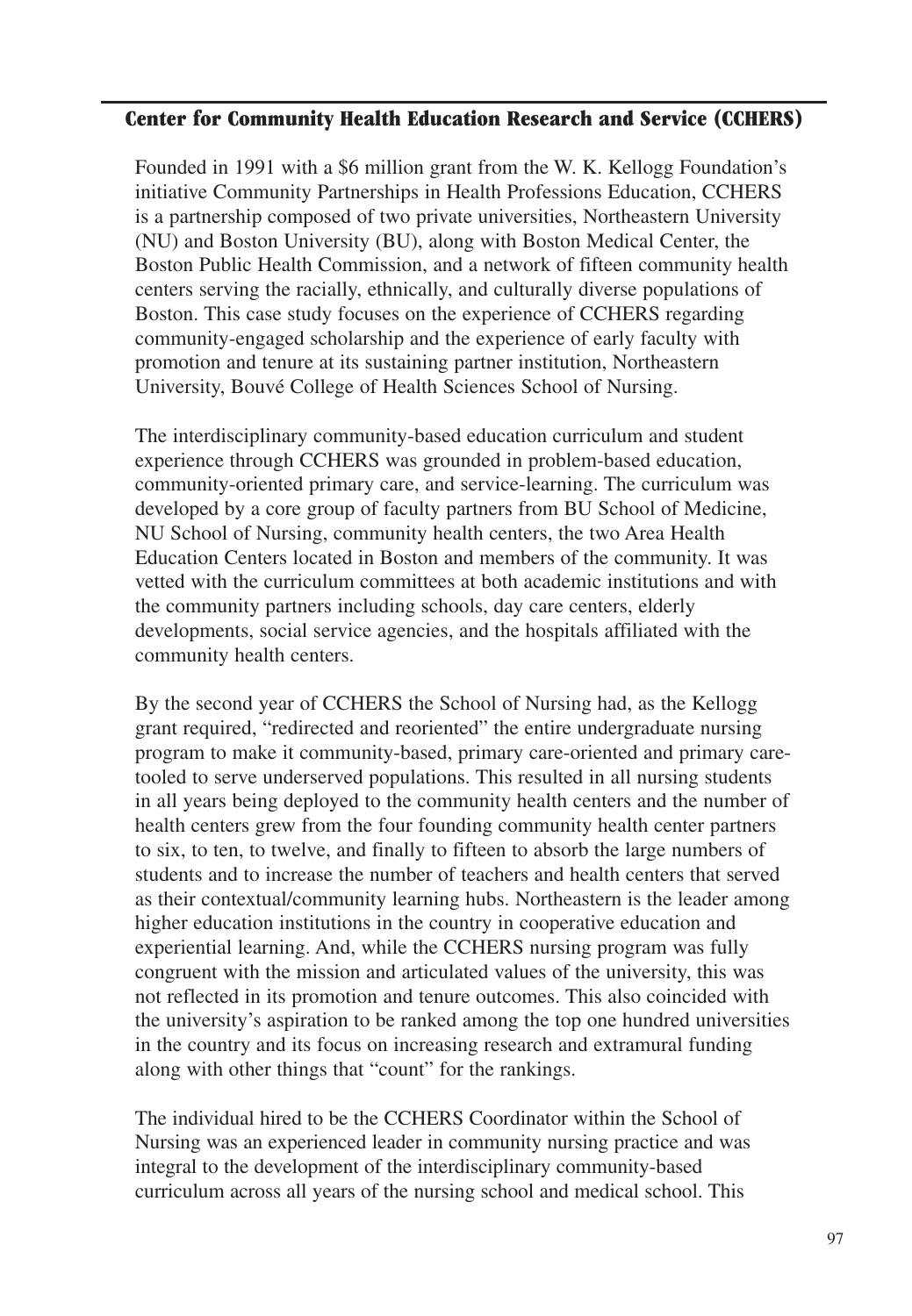coordinator worked with the medical school coordinator, a committee of faculty from both disciplines, community health center physicians, nurses, other health professionals, community residents, and families. She was responsible for faculty development both at the university and in the community in the CCHERS model of interdisciplinary, community-oriented, and experiential education. The curriculum was organized around what became known as the Five C's: care, compassion, context, community, and culture. The school gained national and international recognition for its model of nursing education. The nursing faculty published a book, *Teaching Nursing in the Neighborhoods: The Northeastern University Model* that included a number of co-authors from the community health centers and the community. The book was so well received that the year following the book's publication, they started a Summer Faculty Institute for teams of faculty from other nursing schools to learn the model and replicate it in whole or in part in their respective schools and programs. Community partners also served as faculty for the Institute as they did for the student nursing program. The Institutes resulted in a second book, *Community-Based Nursing Education*. Various teams that had attended the Institute wrote chapters based on their experiences with implementing the model. Northeastern nursing faculty became consultants to many schools on curriculum change and faculty development. Additional achievements associated with the CCHERS nursing model include development of an on-going annual conference for nurse faculty and other stakeholders with the foundational theme, "Primary Care with Underserved Populations."

The Project Coordinator was involved in all of the above scholarly activities as well as having published her own articles in nursing journals and a book edited by the program officer at the Kellogg Foundation for the initiative, *Building Partnerships: Educating Health Professionals for the Communities They Serve*. She served as the project director on a major extramural grant from a Pew initiative, Health Professions Schools in Service to the Nation. This was the group that gave rise to Community-Campus Partnerships of Health. The year before going up for tenure, she received the award for "Teacher of the Year" from the general undergraduate student body. I remember one faculty member commenting to me at the awards ceremony that "she was just given the kiss of death" with regard to tenure as it seems that most faculty had not received tenure after receiving the award. From all that I understood, she had an impressive and comprehensive portfolio of scholarship in teaching and research and demonstrated an exemplary commitment to service.

The review, promotion, and tenure process began in the School of Nursing with a promotion and tenure committee comprised of nursing faculty and went up through the academic chain of the university to the faculty senate and provost. At the nursing school, there was still a significant number of faculty who did not "buy into" the community-based model and there were residual feelings and resentments even after eight years. The Project Coordinator went into a tenure track faculty position her second year and had been "warned" then. By the time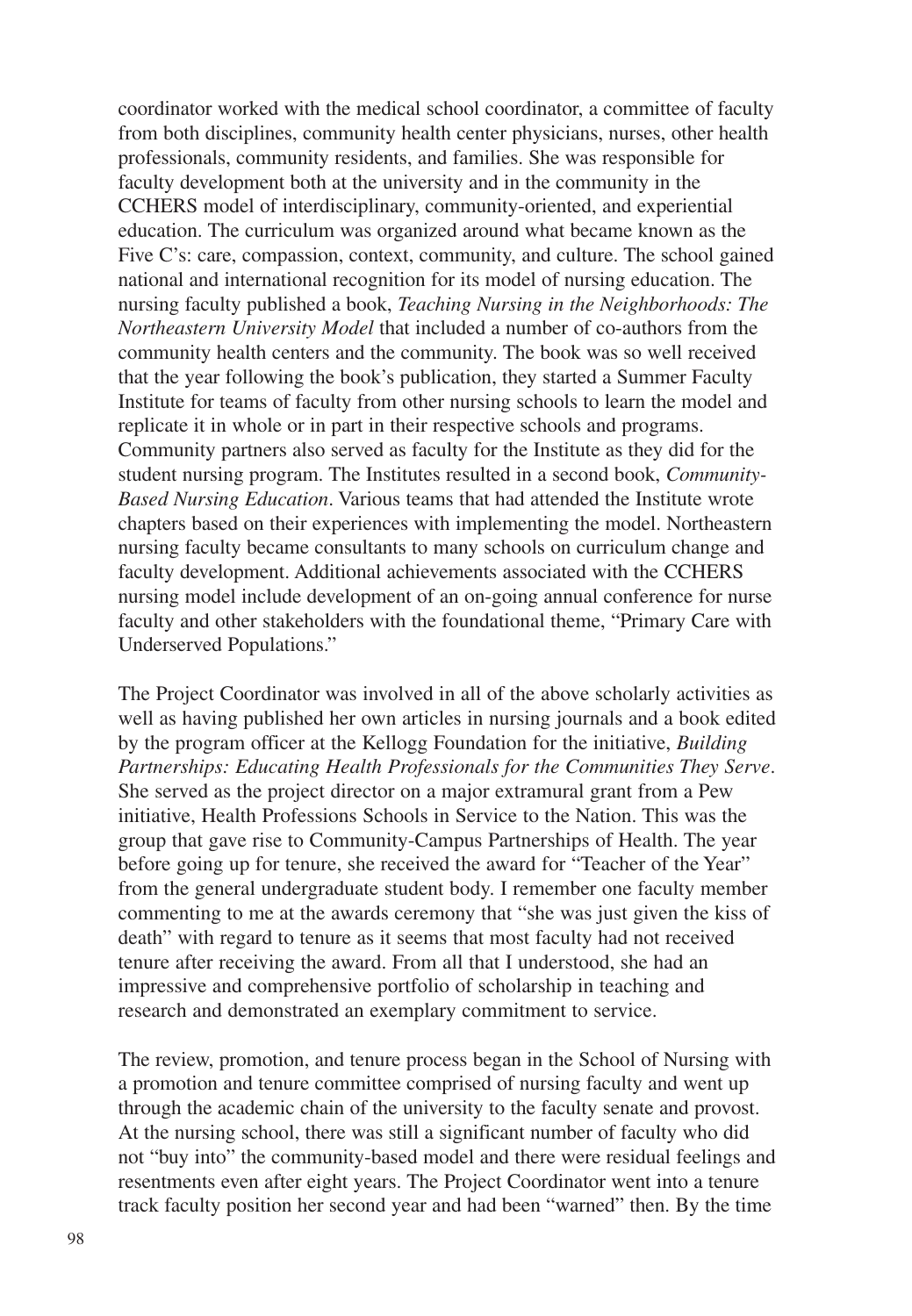of her tenure review, CCHERS had been funded a second time by the Kellogg Foundation in the Graduate Medical and Nursing Education (GMNE) initiative which focused on residency training of physicians and clinical education of advanced practice nurses. The Director of CCHERS, who was a tenured professor in the School of Nursing, was hired by Kellogg in 1996 to be the national program director of the GMNE initiative. After she left, I was hired as the Executive Director of the newly incorporated nonprofit partnership organization in 1997. Over the period 1991-2002, CCHERS brought over fifteen million dollars in extramural funding to Northeastern.

The experience of the faculty candidate was a disturbing one. When she submitted her portfolio to the chair of the promotion and tenure committee of the school, she was engaged in a brief discussion about how long she had been on the faculty versus staff as the coordinator and was told the committee would not consider anything she had done or started while serving as the CCHERS Project Coordinator. As described to me, the chair even thumbed though the dossier in her presence and removed the parts she considered as fitting that category from the loose-leaf binder. The final disposition by the promotion and tenure committee in the school was to pass it on to the next level without recommendation despite pressure from the dean and other faculty for a positive recommendation. While not privy to what happened at the next level, the final letter from the provost was a denial of tenure. When the faculty member decided to appeal, she asked for a letter of support from me representing the CCHERS partners and I accommodated her request. I crafted a very professional and detailed letter documenting the role the candidate had within CCHERS and the impact we'd had in the community, as well as the achievements and successes with students. Within a couple of days, my letter came back to me in an interoffice envelope. It had been date stamped, initialed, and had a handwritten note from the provost stating, "We do not accept unsolicited input into our P&T process!" The faculty candidate also received her letter the same day, indicating that her appeal had been denied and that the original determination of denial of tenure was final.

# **Including Community Partners in Promotion and Tenure Review**

As community-university partnerships of engagement proliferate there will be a natural call and expectation for involvement of community partners in the review of community-engaged scholars who are candidates for promotion and tenure. Assessment of community-engaged scholarship should naturally involve the community and those affected in the evaluation of the work, its impact, and significance. The perspective and input of community partners should be sought and valued as peers in the process. Specifically, community members could be involved in any or all of the following ways.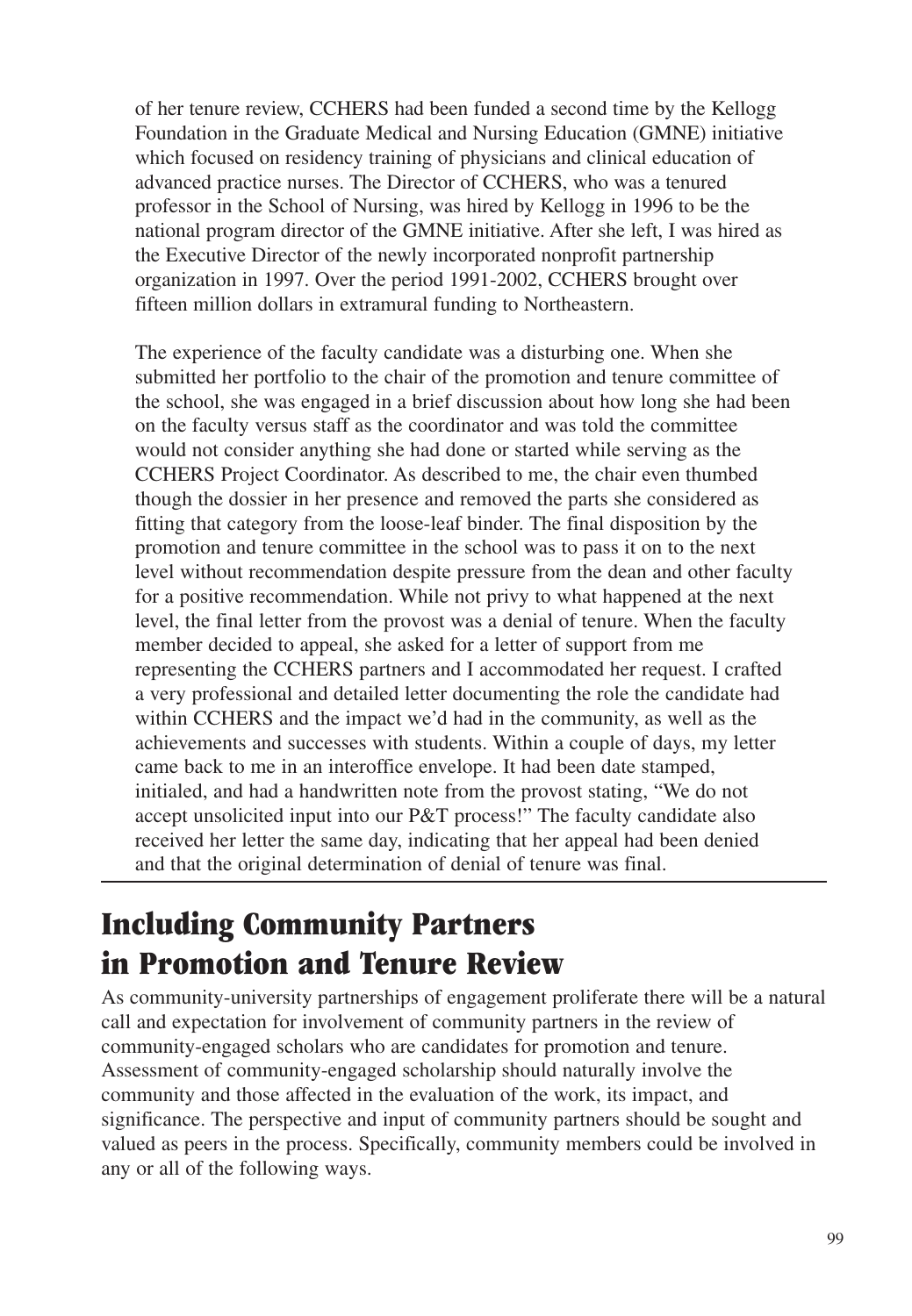- *1. Identifying promising practices at existing colleges and universities that involve community partners.*
	- a. Community partners are assisting in writing the guidelines that help to define what skills, competencies, and other qualities a "community-engaged scholar" needs to demonstrate.
	- b. Community partners are serving as external expert reviewers commenting on the portfolios of community-engaged faculty.
	- c. Community partners are serving as ad hoc members on promotion and tenure committees.
	- d. Community partners are identifying and referring other community-engaged scholars from other universities as peer reviewers.
	- e. Community partners are helping to write community-engaged scholarship guidelines for the promotion and tenure procedures.
- *2. Serving on committees as an external expert on community engagement.* In order for community-engaged scholarship to be "real" and meet its full potential for impact, community partners must be involved in helping to establish the criteria for assessing and valuing the community-engaged scholar. Promotion and tenure committees would be best served by having several experienced members of the community that can serve in an ad hoc capacity on committees in order to help assess the practices and the benefits of community-engaged scholarship. As recognized "community experts," it seems that letters from community members should be part of the promotion and tenure portfolio to exemplify and authenticate the work of a community-engaged scholar.
- *3. Defining and assessing impact of community-engaged faculty on the community.* Communities need to ultimately decide what changes or information they need that will benefit the community the most. This holds true whether the community is defined as geographic, cultural, or gathered together around a certain issue. Greater community benefit is likely to happen when the community is able to ask the question that they would most like to have answered and are able to define the benefit they would like most to achieve, rather than having this decided on their behalf by the academy. The community is integral to assessing and evaluating the impact of the work using their own measures of success or value alongside the research-based measures of the academy.

#### **Conclusions**

*Universities have long-standing traditions…..To change these, even in small ways, is to engage in organizational culture change, which is a long-term process. It requires changing beliefs and attitudes, and establishing new norm of behavior as well as devising new procedure. (Steckler and Dodds 1998)*

The experiences of the authors outlined in the case examples have the common recognition of the challenges for community-engaged faculty in achieving promotion and tenure for their community-based scholarship in the traditional processes and procedures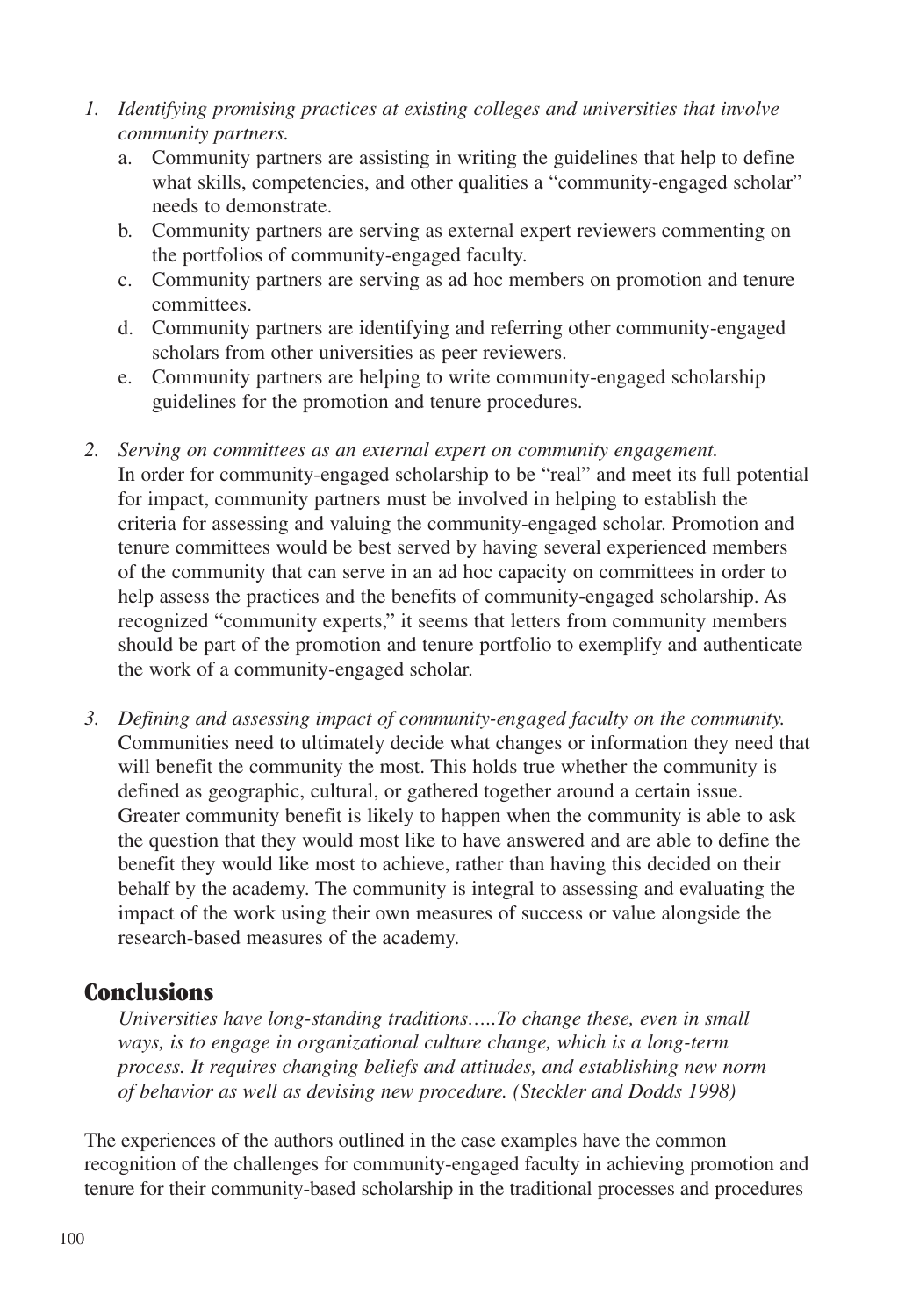for academic review, promotion, and tenure. More importantly, is the recognition by the authors of the value and impact of such scholars on improving communities. Whether it is the health of school-aged children in Cleveland, action-oriented research in Minneapolis, or the education of health professions students to work with diverse populations in Boston, these partnerships are powerful forces for change.

The production of knowledge through community engagement, whether by communities or academic institutions, will help to promote social justice and social change for the common good, but the sharing of that knowledge will help us to determine the practices that will be most beneficial and strategic in serving the common good. To share knowledge, one must build models of shared power and shared governance. Therefore, community participation in the promotion and tenure process is the next logical step in building such models of community-engaged scholarship so these models of partnership may grow and be sustained.

### **References**

American Association of University Professors, and Association of American Colleges. 1940. *1940 Statement of principles on academic freedom and tenure with 1970 interpretive comments.* Washington, DC: American Association of University Professors. http://www.higher-ed.org/resources/AAUP\_1940stat.htm (accessed on March 9, 2009).

Boyer, E. 1996. The scholarship of engagement. *Journal of Public Service and Outreach* 1 (1): 11-20.

Calleson, D., J. Kauper-Brown, S. D. Seifer. 2005. *Community-engaged scholarship toolkit.* Seattle, WA: Community-Campus Partnerships for Health. http://www.communityengagedscholarship.info (accessed on March 9, 2009).

Commission on Community-Engaged Scholarship in the Health Professions. 2005. *Linking scholarship and communities: Report of the Commission on Community-Engaged Scholarship in the Health Professions.* Seattle, WA: Community-Campus Partnerships for Health. http://depts.washington.edu/ccph/pdf\_files/Commission% 20Report%20FINAL.pdf (accessed on March 9, 2009).

Community-Campus Partnerships for Health. 2007. *Achieving the promise of authentic community-higher education partnerships: Community partners speak out!* Seattle, WA: Community-Campus Partnerships for Health. http://depts.washington.edu/ccph/ pdf\_files/CPSReport\_final1.15.08.pdf (accessed March 9, 2009).

Freeman, E. 2000. Engaging a university: The CCHERS experience. *Metropolitan Universities* 11 (2): 20-27.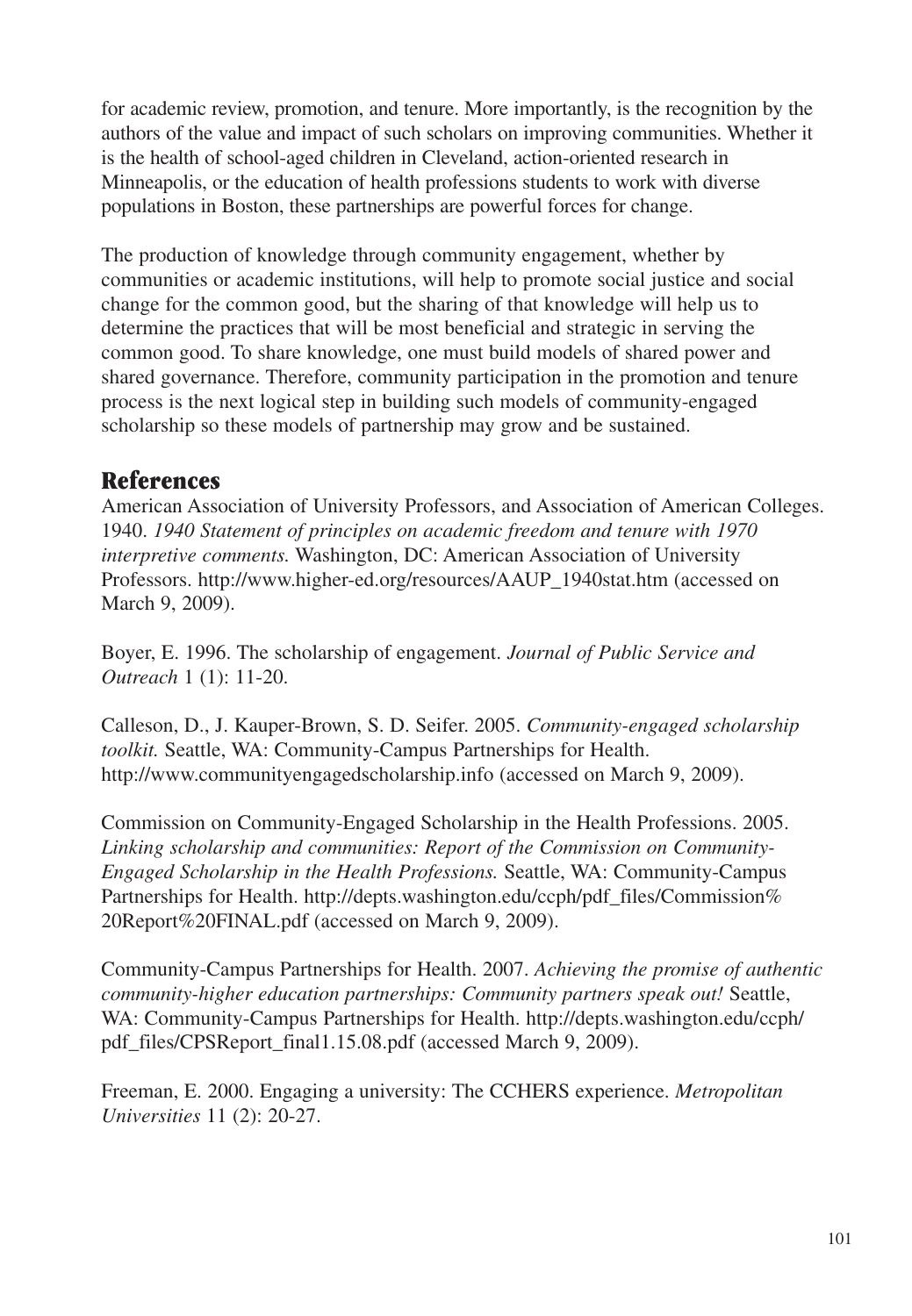Gust, S., and C. Jordan. 2007. The community impact statement: A prenuptual agreement for community-campus partnerships. *Journal of Higher Education Outreach and Engagement* 11 (2): 155-170. http://depts.washington.edu/ccph/pdf\_files/ HealthConfJHEOE.pdf (accessed on March 9, 2006).

Hundert, E. M. 2003. Becoming the world's most powerful learning environment: An invitation to partnership. President's Inaugural Address, Case Western Reserve University. http://www.cwru.edu/menu/president/inauguration.htm (accessed on March 9, 2009).

Jordan, C., S. Gust, and N. Scheman. 2005. The trustworthiness of research: The paradigm of community-based research. *Metropolitan Universities* 16 (1): 39-58.

Kellogg Commission on the Future of State and Land-Grant Universities. 1999. *Returning to our roots: The engaged institution.* Third report. Washington, DC: National Association of State Universities and Land-Grant Colleges. http://www.nasulgc.org/ NetCommunity/Document.Doc?id=187 (accessed on March 9, 2009).

Lotas, M., and D. Aloshen. 2005. Service-learning in practice: A partnership between a large urban school district and a university school of nursing. International Conference on Civic Engagement and Service Learning. http://www.nuigalwaycki.ie/admin/ documents/final\_conference\_book.pdf (accessed on March 9, 2009).

Lotas, M., and D. Aloshen. 2006. A partnership between an urban school district and a university school of nursing. American Public Health Association Annual Conference. http://apha.confex.com/apha/134am/techprogram/paper\_140073.htm (accessed on March 9, 2009).

Steckler, A., and J. Dodds. 1998. Changing promotion and tenure guidelines to include practice: One public health school's experience. *Journal of Public Health Management and Practice* 4 (4): 114-119.

The Boston Foundation. 2005. A new era of higher education-community partnerships: The role and impact of colleges and universities in greater Boston today. http://www.tbf.org/ uploadedFiles/tbf%20goldberg%20final.pdf (accessed on March 9, 2009).

Weiser, C. J., and L. Houglam. 1998. Scholarship unbound for the 21st century. *Journal of Extension* 36 (4): 90.

### **Author Information**

Elmer Freeman is Executive Director of the Center for Community Health Education Research and Service, Inc. (CCHERS) and Director of Urban Health Programs and Policy at Northeastern University Bouvé College of Health Sciences. CCHERS is a community-university partnership established in 1991 to provide community based education, research and service opportunities for faculty and students in the